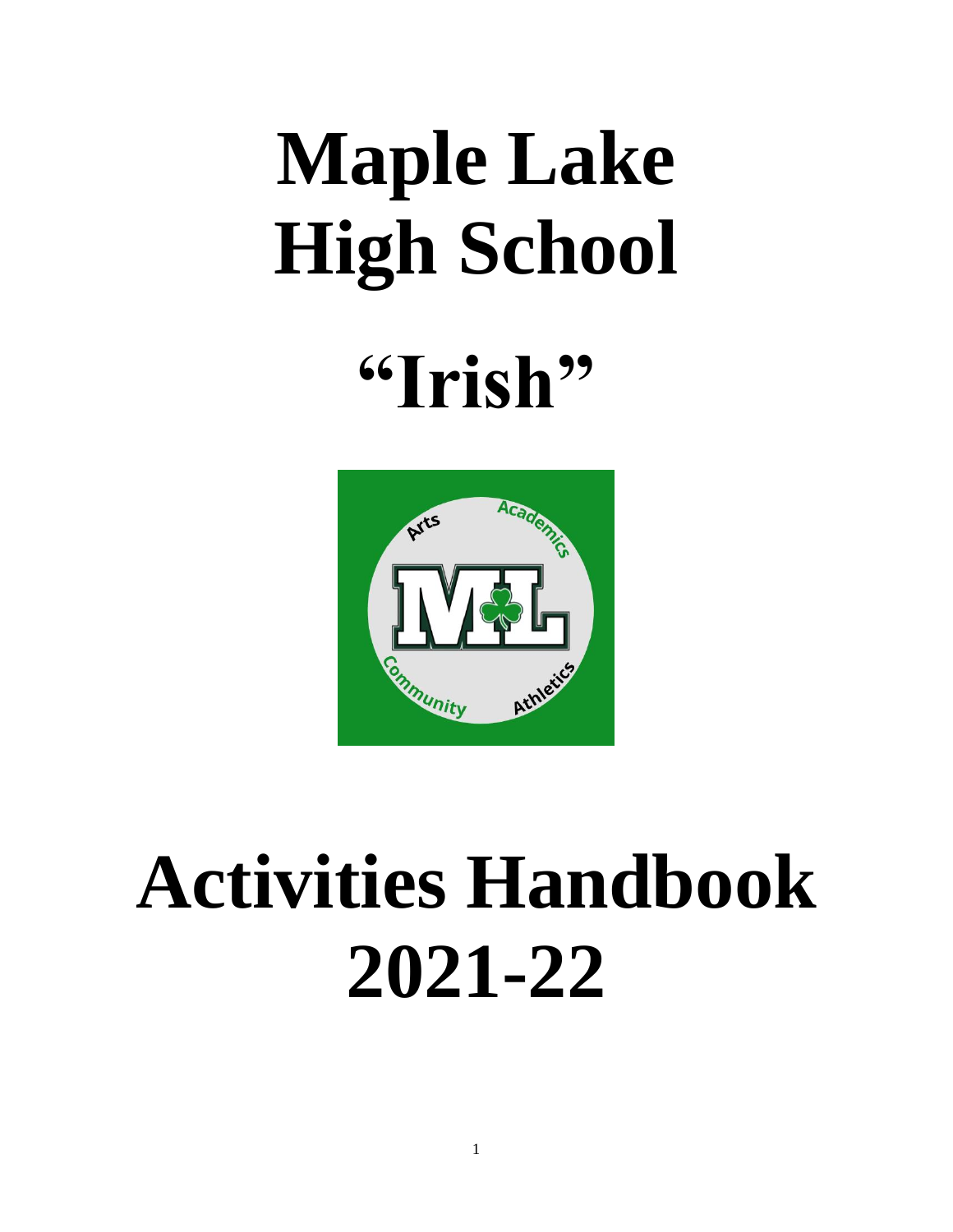Dear Students & Parents,

Welcome to the Maple Lake Activities Program. Throughout the years we have developed a great activities tradition at Maple Lake because of students like you, dedicated parents, and a very supportive community. It is our responsibility to carry on and continue to build on this tradition of excellence.

We are very proud of the students who choose to be involved in the Maple Lake Activities Program. These are special individuals who strive to reach lofty goals and consistently do well in their academic performance and attendance.

The purpose of this booklet is to give you first-hand information about questions commonly asked by parents and participants in regards to the Maple Lake Activities Program. We hope that by reviewing this information everyone will be better informed, and the channels of communication between participant/parent and the Maple Lake Activities Program will be improved. If you have any questions about these policies and procedures, please do not hesitate to call the Activities Office at 320-963--7518.

### **Student Accidents**

We wish to emphasize that the school district does not provide any type of health or accident insurance for injuries incurred by your child at school. Maple Lake Public Schools is not responsible for any injuries incurred while participating in athletic programs or training. We encourage parents to review their present policies to determine if coverage is adequate

All athletes must have all paperwork (physicals, forms and fees) returned to Heather Haney. If you do not, the coaches will not allow you to participate in practice or games.

Let's keep that "Irish Pride" rising!

Dan Krause Activities Director 320-963-3171 kraused@maplelake.k12.mn.us @ML\_IrishAD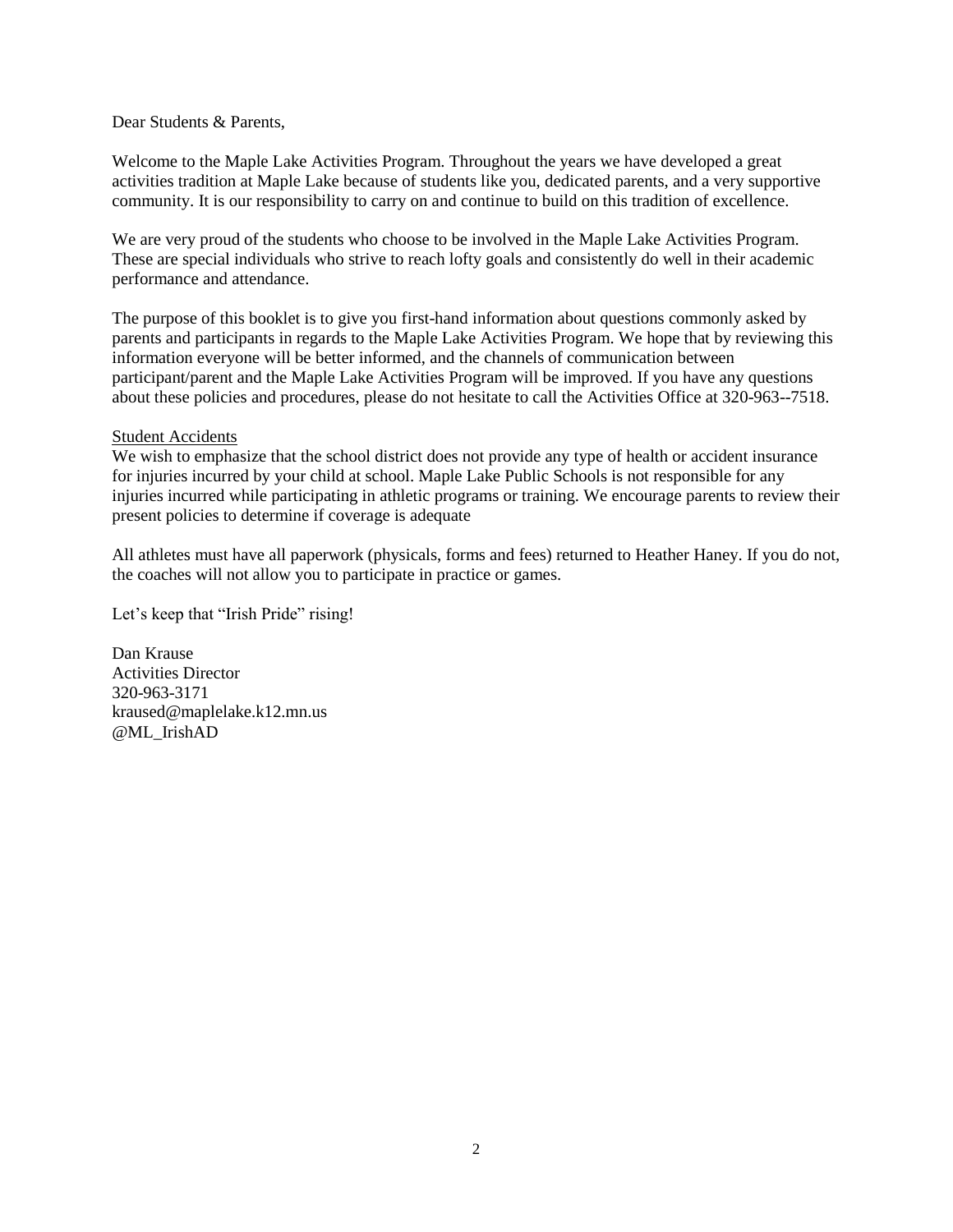# **\*This information can also be found on the Maple Lake School District Website at [www.maplelake.k12.mn.us](http://www.maplelake.k12.mn.us/) .**

# **\*Parent, Athlete, Coaches and Trainers (PACT) Meeting**

All athletes and parents of athletes will be required to attend a mandatory PACT meeting held prior to each season before activities begin. Students will not be allowed to participate unless parents attend the PACT Meeting or make arrangements to meet with the activities director. This is a policy set by the School Board of District 881. This meeting is set up to open better channels of communication between coaches and parents, get parents and athletes the information they need about the individual programs, take care of paperwork and fees associated with their son's or daughter's participation in activities, and deal with the issues of sportsmanship. By working together we can make things run more smoothly and head off most miscommunications before they start.

# **MAPLE LAKE ACTIVITIES PHILOSOPHY**

A. Statement of Philosophy – The Maple Lake High School Activity Program should provide a variety of experiences to aid in the development of favorable habits and attitudes in students that will prepare them for adult life in a democratic society.

The interscholastic activity program shall be conducted in accordance with existing Board of Education policies, rules and regulations. While the Board of Education takes great pride in winning, it does not condone "winning at all costs." At all times the activity program must be conducted in such a way as to justify it as an educational activity.

B. Activity goal and objectives – Students shall become more effective citizens in a democratic society.

1. OUR SPECIFIC OBJECTIVES – The student shall learn: a person must develop self-discipline, respect for authority, and the spirit of hard work and sacrifice. The team and its objectives must be placed higher than personal desires.

2. To be successful – Our society is very competitive. We do not always win, but we succeed when we continually strive to do so. You can learn to accept defeat only by striving to win by earnest dedication. Develop a desire to excel.

3. To develop sportsmanship – To accept any defeat like a true sportsman knowing we have done our best. We must learn to treat others as we would have others treat us. We need to develop desirable social traits, including emotional control, honesty, cooperation and dependability.

4. To improve – Continual improvement is essential to good citizenship. As participants, you must establish a goal and you must constantly try to reach that goal. Try to better yourself in the skills involved and those characteristics set forth as being desirable.

5. To enjoy activities – It is necessary for students to enjoy participation, to acknowledge all of the personal rewards to be derived from activities, and to give sufficiently of themselves in order to preserve and improve the program.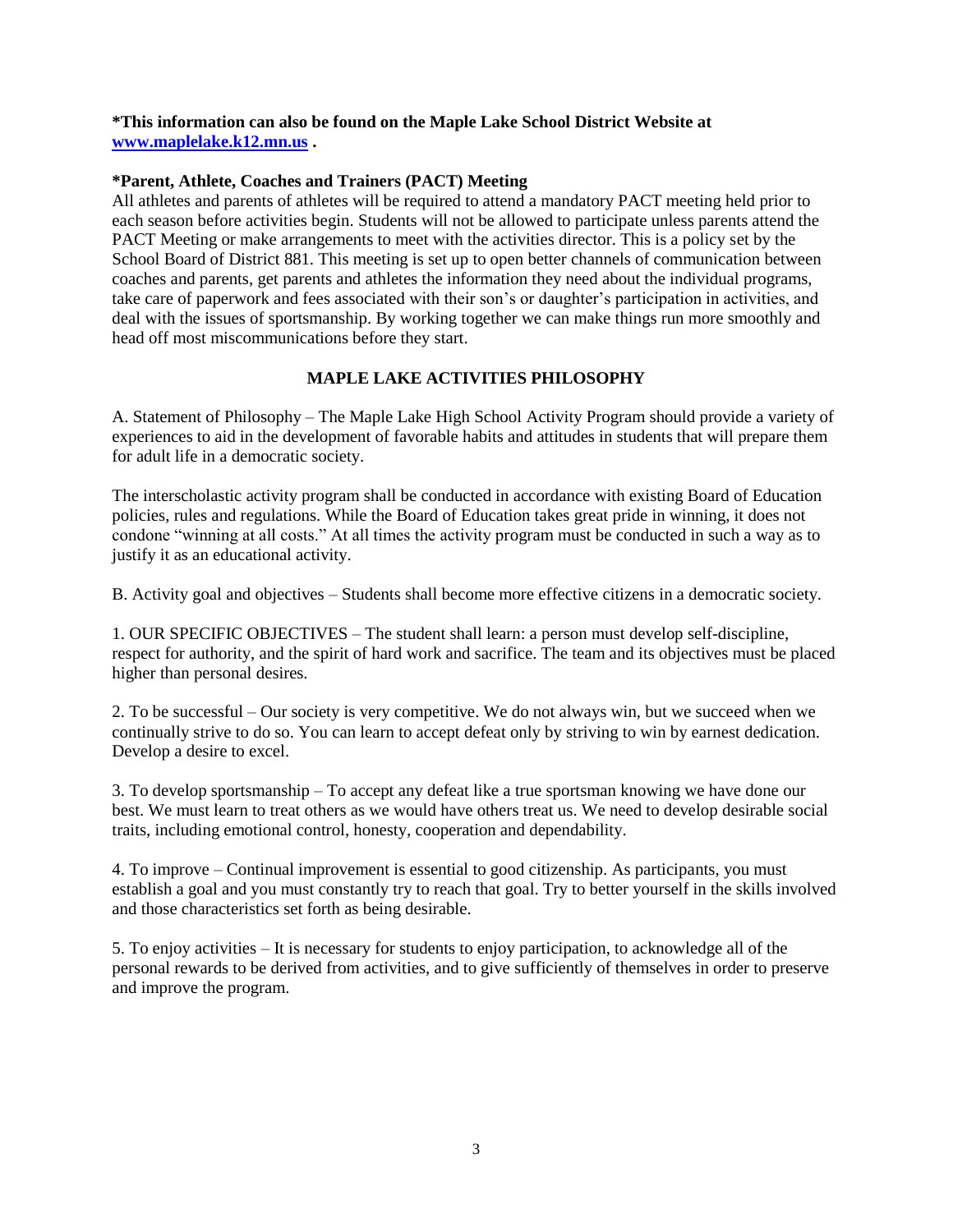# **PARTICIPATION POLICY**

It is the philosophy that participation in activities is a privilege that should be earned. Inherent in this philosophy is the idea that as a participant progresses in a particular sport, so will the level of competition. The amount of participation a student enjoys in grades 9 through 12 will reflect his/her skills and abilities. Beginning in grade 9, the student's ability to compete at the varsity level becomes a major goal. The skills and abilities of the student athlete becomes the determining factor of his/her continuation in any given program.

# **ATHLETIC PARTICIPATION POLICY**

# 1)  $7<sup>th</sup>$ -8<sup>th</sup> Grade (Team Sports)

At this level players will be given sufficient playing time according to practice merit and capabilities. Players should have opportunities to play various positions and experience some success in their chosen position. Unexcused absences from practices will affect a students' playing time. Winning is not the priority at this level; learning skills is the priority.

# 2) 9th Grade/Junior Varsity (Team Sports)

Every effort will be made to get everyone into each game at this level, but playing time is not guaranteed. The coach will decide what position a player will have the greatest chance for success or which position will best benefit the team. Playing time is no longer distributed on an equal basis. Again, absences from practices will have a negative effect on an athlete's playing time or cause dismissal from the team. Winning is now considered when distributing playing time.

# 3) Varsity (Team Sports)

All players may not play in every game at this level. It is the coach's decision as to which position a player plays to give the team its best chance for success. Attendance at practice is mandatory and unexcused absences may be cause for dismissal from the squad. Winning is a great priority.

# 4) Individual Sports

In sports such as Gymnastics, Cross Country, Track or Wrestling, teams are picked based on individual trials & performances through direct competitions with fellow performers (ie: wrestle offs, runoffs, etc.) *Team members can be any grade level (7--12) and the team numbers are set by the MSHSL and at the coaching staff's discretion.*

All coaches would like to be able to play every player on their team every contest, but unfortunately not all games allow this to happen. We ask parents or players to please continue to communicate with the coaches and support their decisions as the school year progresses.

# **TEAM PLACEMENT POLICY**

All students interested in participating in athletics will be given the opportunity. Each player will go through a try-out or evaluation phase at the beginning of each season. This will allow the coaches to determine where different individual players will fit onto teams available for competition. The varsity team will carry no more than the Minnesota State High School League roster limit and will be based on the coaching staff's discretionary size limit for maximum team improvement and efficiency. Junior varsity will be of similar size. All remaining participants will play on the "C" team. If the number of players on the "C" team becomes too large for one coach, another coach or a division of teams will be considered. **Teams will be determined by the individual players' skill level, not limited to players according to grade level.** The skills that will be evaluated include basic fundamental skills, team skills and player attitude. This policy is to allow athletes an opportunity to participate at their appropriate level.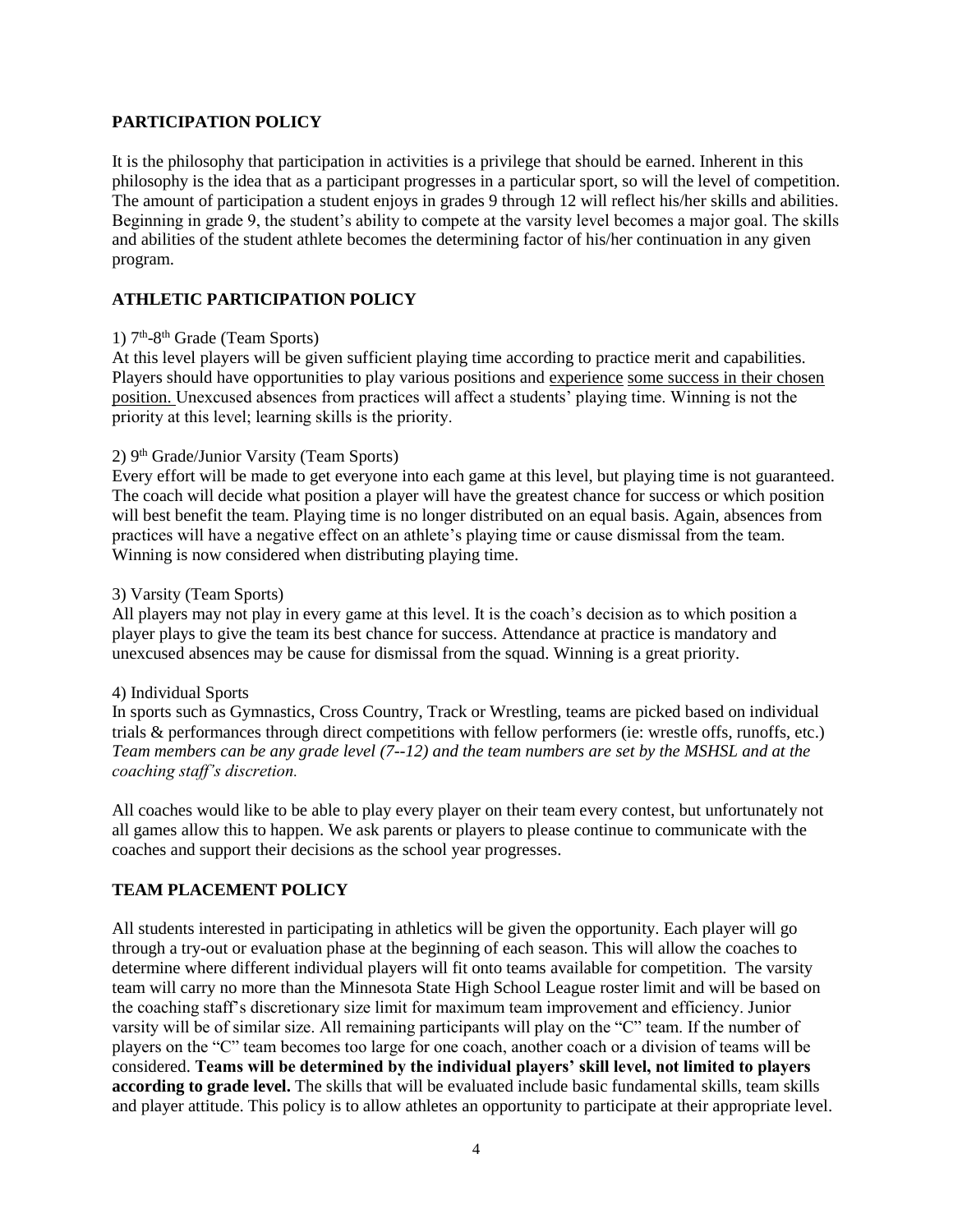# **10 point Checklist for Student Eligibility**

| 1.  | Making academic progress toward graduation by having obtained the required number of<br>credits toward graduation for my grade.                                                                                                |
|-----|--------------------------------------------------------------------------------------------------------------------------------------------------------------------------------------------------------------------------------|
| 2.  | Will not have turned 20 before the start of the season in which I plan to participate.                                                                                                                                         |
| 3.  | Physical exam within the last three (3) years on file at the Athletic Office.                                                                                                                                                  |
| 4.  | Have not changed schools without a corresponding move by my parents.                                                                                                                                                           |
| 5.  | Will not play more than four (4) seasons in any sport in grades 9--12 or participated after<br>eight (8) semesters in grades 9--12. (All eight semesters of attendance shall be consecutive).                                  |
| 6.  | Have never dropped out of school or repeated a grade (9--12).                                                                                                                                                                  |
| 7.  | Have not accepted cash or merchandise for participating in a sport                                                                                                                                                             |
| 8.  | Will not compete in non-school events in my sport during the high school season, once<br>reporting for the school team.                                                                                                        |
| 9.  | Have not participated in an all-star game or contest.                                                                                                                                                                          |
| 10. | Will not use tobacco or alcoholic beverages; Will not use, consume, have possession, buy,<br>sell or give away any other controlled substance, including steroids. Will not verbally,<br>physically or sexually harass others. |

For more detailed information, consult the current athletic eligibility information guide which was included in your son/daughter's eligibility packet.

# **STUDENT RESPONSIBILITIES/OBLIGATIONS**

Maple Lake High School Parent/Coach (Advisor) Communication Plan

Both parenting and coaching are extremely difficult vocations. By establishing an understanding of each position, we are better able to accept the actions of the other and provide greater benefit to children. As parents, when your children become involved in our program, you have a right to understand what expectations are placed on your child. In order for our programs to be successful, we must all work together in the best possible way – participant, parent, and coach/advisor. As teachers and coaches/advisors, we care a great deal about your son or daughter and want to contribute to his/her individual development in a positive way. We cannot promise that all of your concerns can be resolved to your liking, but we can promise that we will listen to your concerns and address them. **This begins with clear communication with the coach/advisor of your child's program.**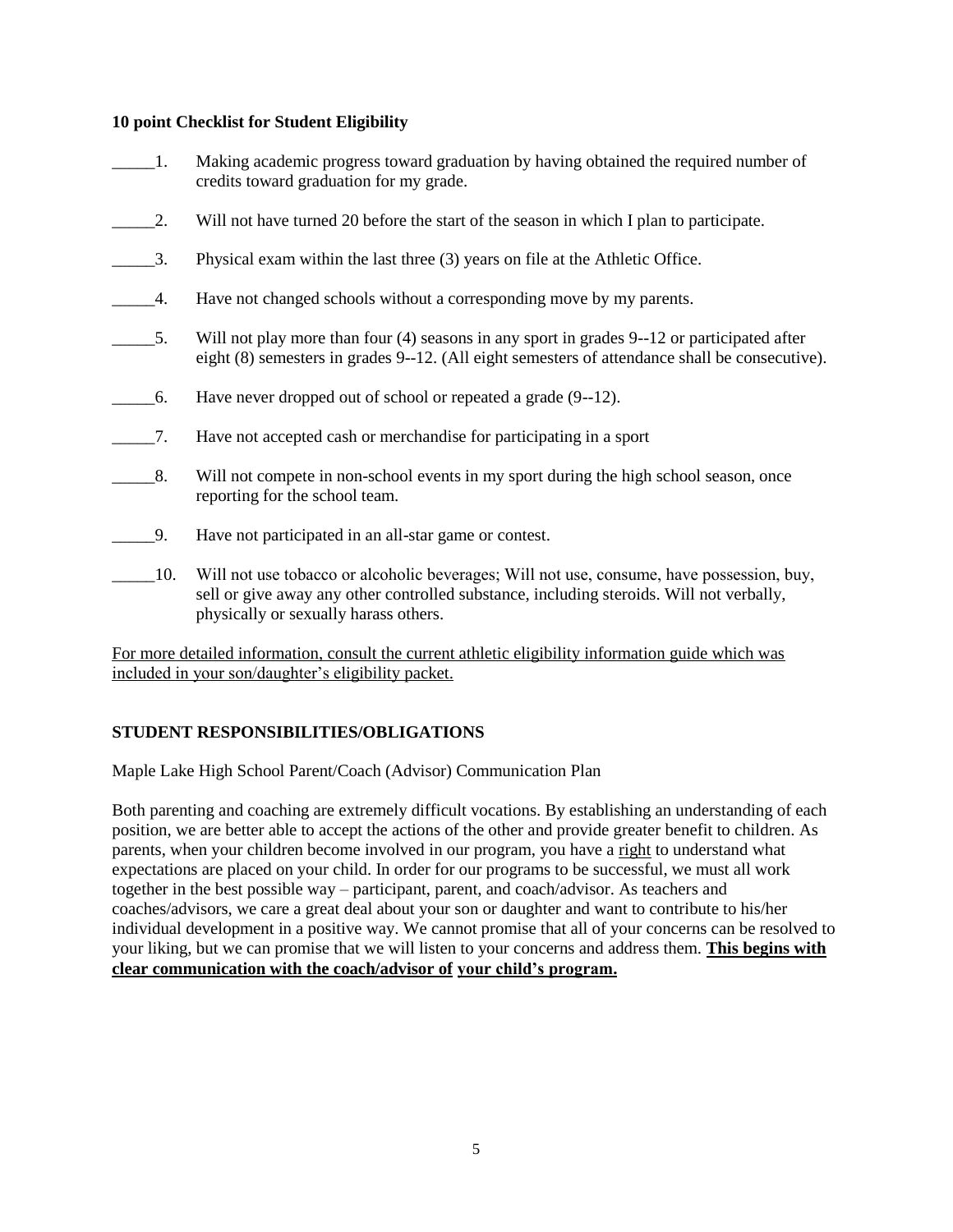# **Communication You Should Expect from Your Child's Coach/Advisor:**

- 1. Philosophy of the coach/advisor.
- 2. Coach's/advisor's expectations (i.e. discipline)
- 3. Locations and times of all practices and contests.
- 4. Team/activity requirements (i.e. practices, special equipment)
- 5. Procedure followed should your child be injured during participation.

# **Communication Coaches/Advisors Expect from parents:**

- 1. Concerns expressed directly to the coach.
- 2. Notification of any schedule conflicts well in advance.
- 3. Specific concerns with regard to a coach's philosophy and/or expectations.

Participation in activities at Maple Lake High School can be a rewarding experience. However, it is important to understand that there may be times when things do not go as you or your child wishes. We must all keep in mind that the coach/advisor must work with a particular activity and keep a larger picture in mind, not just what is best for an individual participant. Also, keep in mind that coaches/advisors see participants at each practice, and that they are constantly evaluating in order to determine who deserves to play and participate in order for the team/activity to compete at the highest level possible. There can be factors other than ability and individual performance which enhance participation. At these times, discussion with the coach/advisor is encouraged. Some appropriate concerns to discuss with coaches/advisors are:

- 1. The treatment of your child, mentally and physically.
- 2. Ways to help your child improve.
- 3. Concerns about your child's behavior.

Coaches/advisors are professionals. They make judgment decisions based on what they believe to be best for all students involved. Therefore, there are some concerns which must be left to the discretion of the coach/advisor:

- 1. Other students/athletes (please do not ask coaches/advisors to discuss another player/participant).
- 2. Team strategy and play calling.
- 3. Playing time for individual participants.

There are situations that may require a conference between the coach/advisor and the parent. These are to be encouraged. It is important that both parties involved have a clear understanding of the other's position. At the varsity level, if a participant is unclear of his/her role on the team, including his/her playing time, we encourage the participant to discuss his/her situation with the Head Coach/Advisor. If the situation remains unclear, please use the steps listed below. **If playing time is the main concern, please be aware that this is at the Head Coach's/Advisor's discretion.**

- 1. When conferences are necessary, the following procedure must be followed to help promote a resolution to the issue or concern. A concern involving an athletic or non-athletic activity MUST follow an appropriate chain of command to be resolved. The appropriate chain of command is: a. Participant - Coach/Advisor
	- b. Participant/Parent Coach/Advisor
	- c. \*Participant/Parent Coach/Advisor Activities Director (A.D.)
	- d. \*Participant/Parent Coach/Advisor A.D. School Administrator

# **\*Parent may have a third party with them during the conference if they so desire.**

All communication begins with the participant and the coach/advisor of their level of activity. (i.e.: A  $7<sup>th</sup>$ grade participant will express any concerns with his/her  $7<sup>th</sup>$  grade coach/advisor before going to the head coach/advisor of that activity).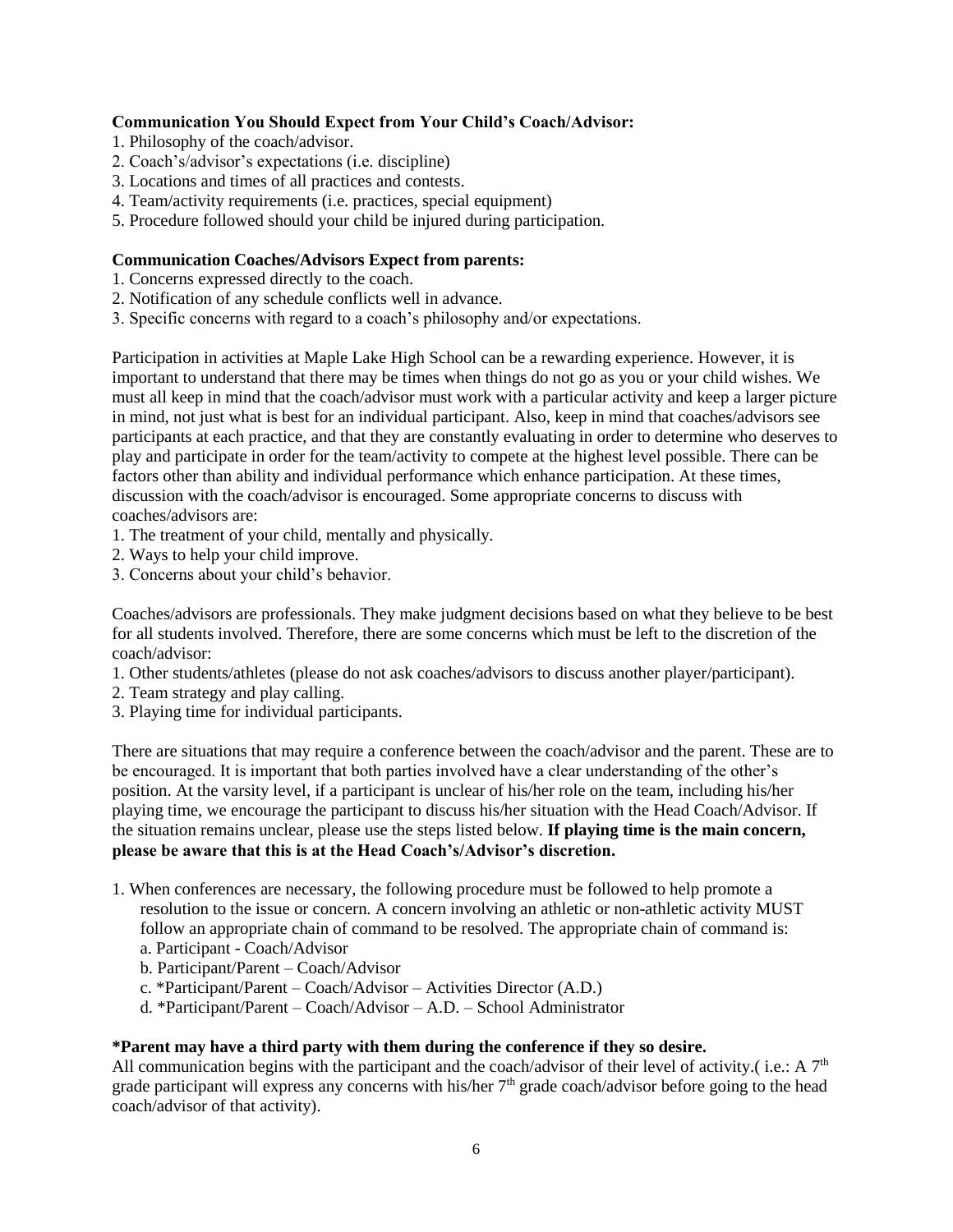- 1. If possible, call the coach/advisor during the day. If the coach/advisor cannot be reached, leave a message for him/her. The coach/advisor will then return the call.
- **2. Please avoid discussing the problems with the coach/advisor just before or after an event or practice. These can be emotional times for both the parent and the coach. Meetings at these times do not promote resolution. (Please refer to Parent/Fan Decorum policy)**
- 3. When participants need to talk to their coach/advisor, after practice is best. Ask the coach before practice if you can set a time at which you can speak with him/her. Coaches/advisors who teach in the building can many times meet with a participant during the school day if necessary. This can be more productive than a rushed meeting before or after practice.

# **4. Other than to request a meeting or to ask that the coach/advisor call you, do not approach the coach/advisor in a public setting with other parents or participants nearby. This puts both of you in a difficult position.**

Activities programs have been established because research indicates that a student involved in co-curricular activities has a greater chance for success during adulthood. Many of the character traits required to be a successful participant are exactly those that will promote a successful life after high school. We hope the information provided here will make your experience with our activities programs less stressful and more enjoyable for you and your child.

### **Conflict between Athletics and other School Activities**

It is the philosophy of the school that both athletic and fine arts play an important role in the lives of students and their families. It is with this in mind, and with mutual respect, that advisors, coaches and the activities director coordinate their schedules. The purpose is to avoid bringing pressure on participants as a result of conflicting schedules. The following regulations are an attempt to provide an equitable basis concerning the scheduling of events for students and a procedure to follow if conflicts do arise.

# Scheduling of Events

- A. The Activities Director and music department chair will schedule events in the spring of the year as completely as possible for ensuing year.
- B. Events scheduled after that date will have to be cleared with the master schedule in the principal's office. Official district, region and state additions or corrections should take precedent over non-conference and locally scheduled events.
- C. Both the activities director and music department chair are to receive in writing proposed dates for events which are scheduled after the initial schedule is drawn up.
- D. When it becomes necessary to reschedule a sport or music activity which has been postponed because of weather conditions, the coach or director must check the existing school schedule before rescheduling the event. If there is possible conflict, the change must be approved by the activities director.

### Conflicts in Co-Curricular Activities

A. An individual student who attempts to participate in several co-curricular activities may occasionally be in a position of a conflict of obligation. When this occurs, the wishes of the student will be heard and taken into consideration.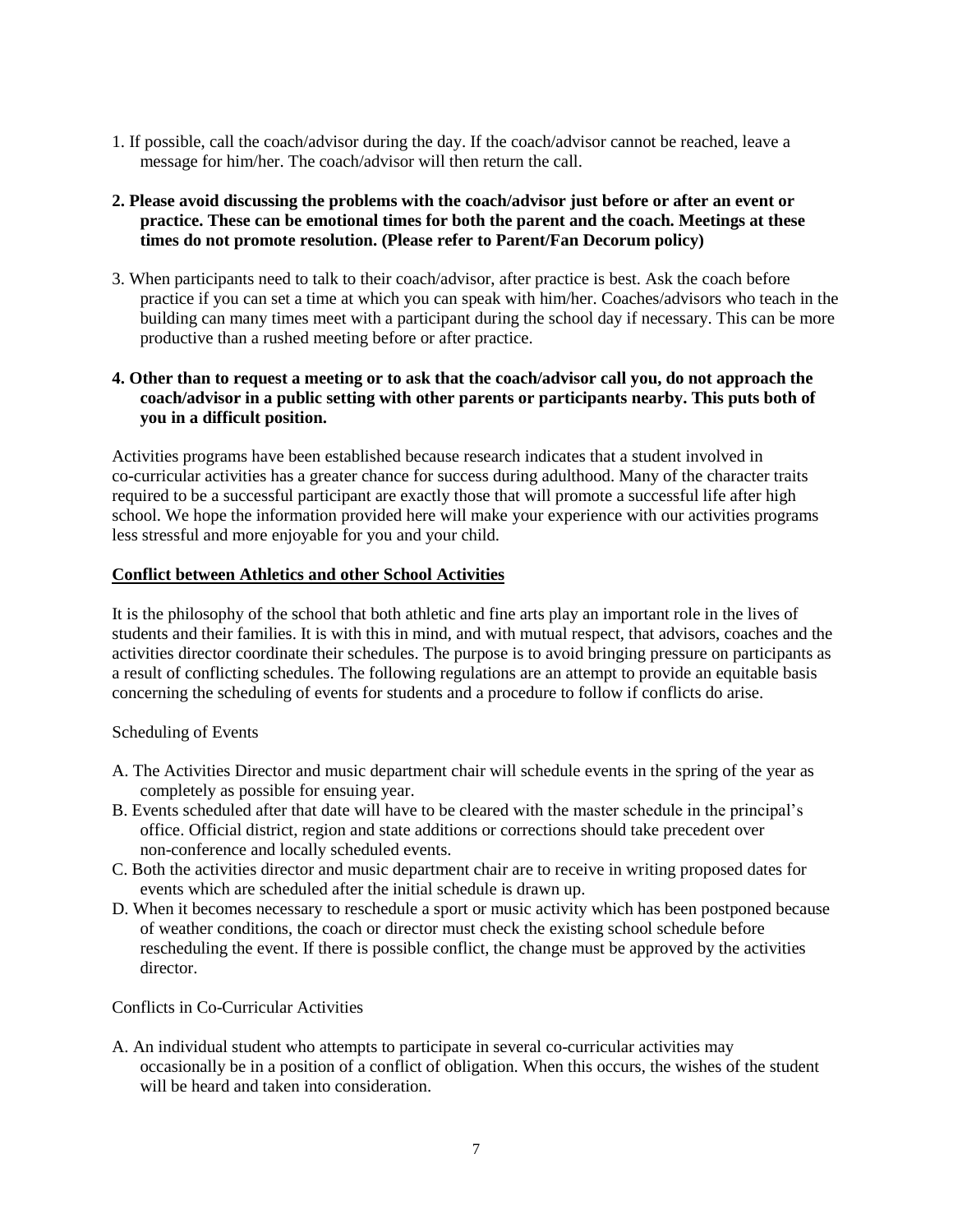- B. The activities department recognizes that each student should have the opportunity for a broad range of experiences in the area of co-curricular activities; therefore, we will attempt to schedule events in a manner to minimize conflicts.
- C. Students have the responsibility to do everything they can to avoid continuous conflicts. This would include being cautious about belonging to too many activities where conflicts are bound to happen. It also means notifying the faculty/coaches/advisors involved immediately when a conflict does arise.
- D. When a conflict arises, the advisors/coaches will work out a solution so the student does not feel caught in the middle. If a solution cannot be found, the principal will make the decision based on the following: the relative importance of each event, the importance of each event to the student, the relative contribution the student can make, how long each event has been scheduled, and the opinion or wishes of the parents.
- E. Once the decision has been made and the student has followed that decision, he/she will not be penalized in any way by either advisor/coach. If it becomes obvious that a student cannot fulfill the obligation of a school activity, he/she should withdraw from that activity.

# **Eligibility**

Eligibility requirements shall be those set forth by the MSHSL as well as the following:

1. Players must attend a minimum of one week 5 days of practice before becoming eligible for games and must also comply with minimum rules as set forth by the MSHSL.

- 2. Players absent from school shall be denied the right to participate in either practice or games on that day or night. However, if the absence is excused (ie. funeral, field trip) and approval is given by the parent/guardian, the coach, and the school principal, the student may practice/play.
- 3. A student must be in attendance ½ day (by 12:00 noon) to practice or compete in a game.
- 4. The MSHSL Rule for Chemical Eligibility will be as follows: During the calendar year, regardless of quantity, a student shall not: a) possess or use a beverage containing alcohol b) possess or use tobacco, and/or c) use or consume, have in possession, buy sell or give away any other controlled substance.

# **PENALTIES**

# **1.** First Violation

Penalty: after confirmation of the first violation, the student shall lose eligibility for the next two (2) consecutive interscholastic events or two (2) weeks of a season in which the student is a participant, whichever is greater. No exception is permitted for a student who becomes a participant in a treatment program.

### 2. Second Violation

Penalty: after confirmation of the second violation, the student shall lose eligibility for the next six (6) consecutive interscholastic events in which the student is a participant. No exception is permitted for a student who becomes a participant in a treatment program.

3. Third and Subsequent Violations Penalty:

- a. After confirmation of the third or subsequent violations, the student shall lose eligibility for the next twelve (12) consecutive interscholastic events in which the student is a participant.
- b. If after the third or subsequent violations, the student on her/his own volition becomes a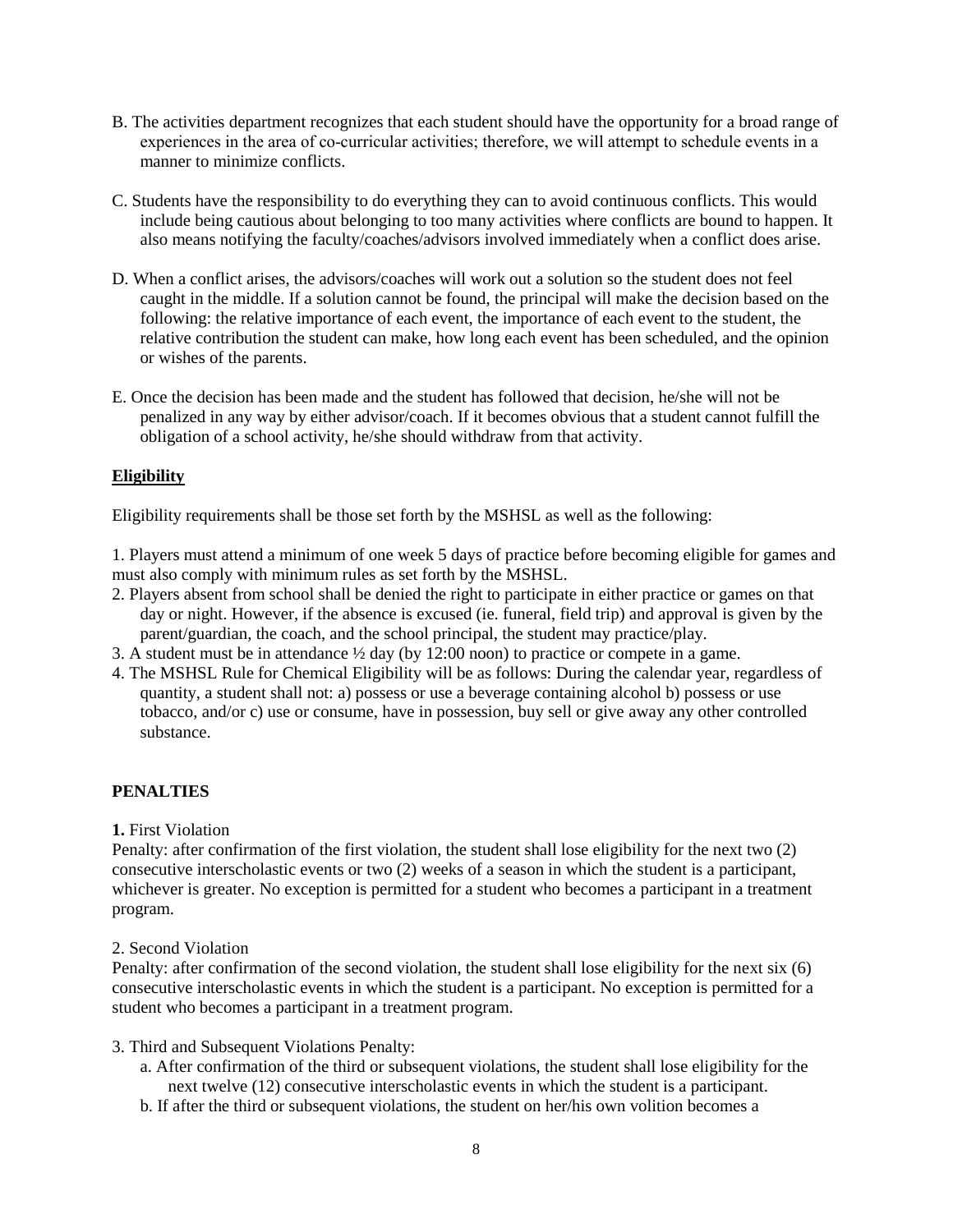participant in a chemical dependency program or treatment program, the student may be certified for reinstatement in MSHSL activities after a minimum period of six (6) weeks. Such certification must be issued by the director or a counselor of a chemical dependency treatment center.

4. Penalties shall be accumulative beginning with and throughout the student's participation in a high school activity.

IF AN ATHLETE DENIES VIOLATING THE ABOVE ELIGIBILITY RULES BUT AT A LATER DATE IS FOUND TO HAVE VIOLATED THAT RULE, DOUBLE PENALITIES WILL BE ENFORCED.

Denial Disqualification: A student shall be disqualified from all interscholastic athletics for **NINE ADDITIONAL WEEKS** beyond the student's original period of ineligibility when the student denies violation of the rule, is allowed to participate and then is subsequently found guilty of the violation.

Academic Eligibility

1. Academic Eligibility refers to academic standards that students must uphold to be eligible to participate in co-curricular activities. These activities are in the areas of **fine arts, athletics and academic extensions**.

# **MAPLE LAKE ELIGIBILITY REQUIREMENTS**

Student eligibility is based on academic success as well as a commitment of the participants to follow the high school league behavior rules. To be eligible to participate, **students must receive passing grades in all classes.**

- 1. Any student receiving one or more failing grades at mid-quarter or quarter break is ineligible for a minimum of two weeks or 2 events whichever is longer.
- 2. At the end of the second week the student will submit an "eligibility slip" and every week thereafter, until the next set of grades is issued verifying eligibility. Eligibility slips are due by noon the last day of the academic week in order to be able to compete the following week. (Slips can be submitted earlier in the week)
	- a) Students that submit slips with passing grades from all teachers are allowed to play the next week.
	- b) Students still failing continue to be ineligible. Students who do not submit slips on time are also ineligible.
	- c) After the initial first week, grades are checked weekly placing the emphasis on sustaining academic improvement. If the student is not passing for the week, he/she becomes ineligible for that week until an 'all passing' slip is submitted.
	- d) The only exception to the above stated rule is in the fall when school starts again. Since fall athletes (Football 9-12, Volleyball 9-12, Cross Country 7-12) start three weeks before school starts and those academically ineligible from the spring have no chance to make up their failing grades until school starts, the following will be followed.
	- \*\*  $\overline{C}$  Cross Country 2 meets or 2 weeks whichever is longest.
	- \* Football  $-1$  scrimmage and 1 game at the beginning of the season. \*\* Volleyball  $-2$  games or 2 weeks whichever is longest.
	- \*\* Cross Country & Volleyball can have MSHSL competitions at the end of the 1<sup>st</sup> 2 weeks.
	- \* Football can't have a MSHSL game until the end of the 3rd week.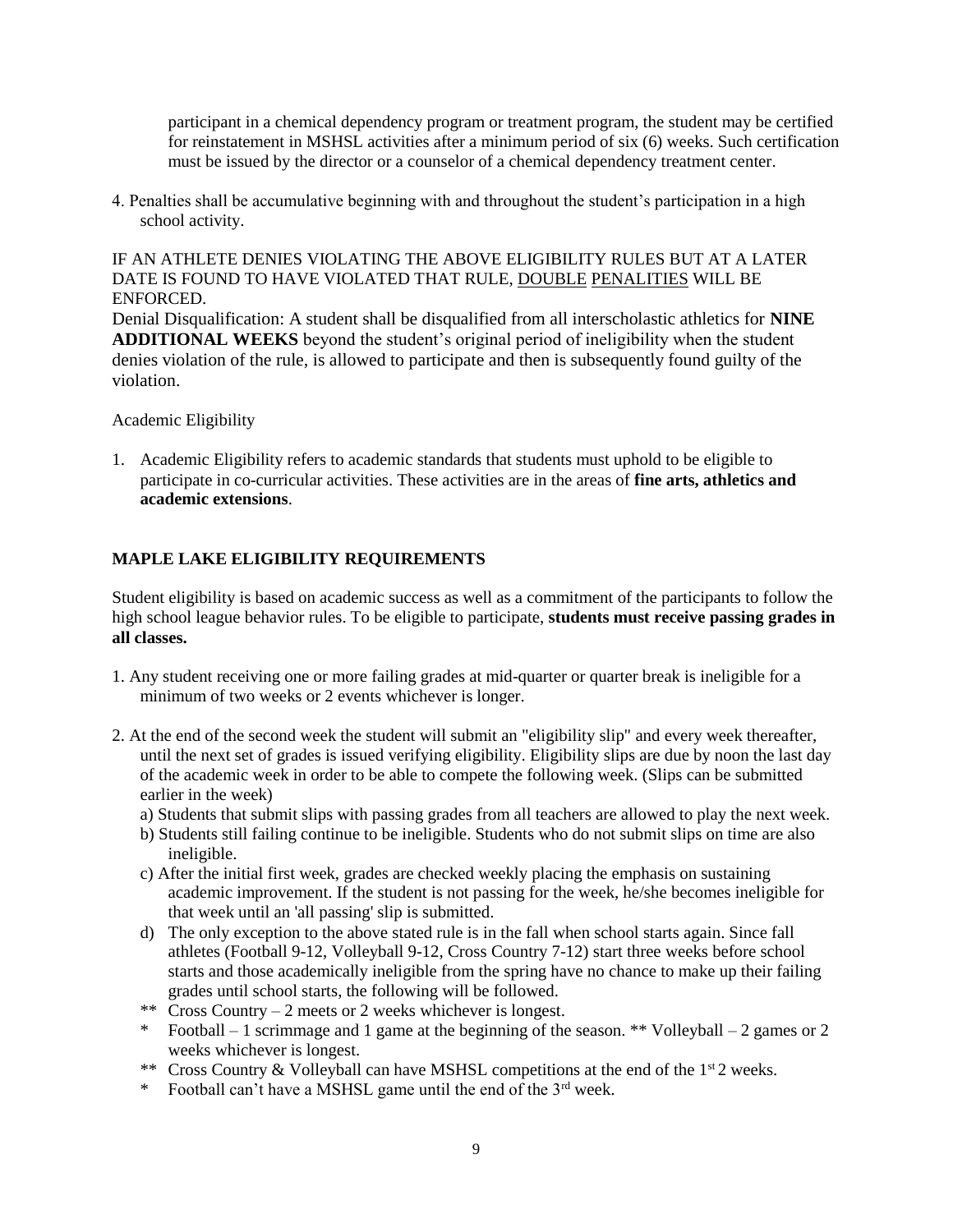3. Students can move from eligible to ineligible on a weekly basis between mid-quarter and the end of the quarter as well as between quarter-end to the next mid-quarter, depending upon their weekly grade progress (2-3 week span)

### Equipment

The exact uniform and equipment issued to a participant at the beginning of a season must be returned to the coaching staff at the end of the season. **Items that are not returned within two weeks of the end of the season or the date that a participant drops or quits, whichever is earlier, will be charged to the participant.** No student may compete in the following season unless previous obligations have been satisfied.

### Insurance

School District #881 has no provision for medical insurance coverage for participants and it shall thus be the responsibility of each participant to provide his/her own coverage. School District #881 carries liability insurance coverage in the event of negligence and is named as the cause of an accident. School District #881 is also covered by the MSHSL catastrophic insurance program.

### Student Accidents

We wish to emphasize that the school district does not provide any type of health or accident insurance for injuries incurred by your child at school. We encourage parents to review their present policies to determine if coverage is adequate.

### Medical Policy

Physical examinations are required at least once every three years and medical forms must be on file in the high school activities office before participation can be allowed. Participants shall be responsible for their own physical examinations at their own expense. The MSHSL Parents' Permit and Health Questionnaire must also be completed and received by the school before participation can be allowed. After major surgery or serious illness or injury, the attending physician must verify in writing the student's readiness for participation. The general rule is that seventh and tenth grade students, as well as transfer students, will need physical examinations.

# **ACTIVITY FEES (Subject to change)**

There will be an activity fee assessed each participant for each activity in which they participate. The fees are as follows:

**Class I Activities:** JH Speech, Co-curricular 3 Act Play, and 7th and 8th grade athletic activities are \$90 per activity, with 3rd activity at \$45. \$160.00/St Tim's Students

**Class II Activities:** Mock Trial, 9-12 Speech, Knowledge Bowl, 1 Act Play, Robotics and all 9-12 grade athletic activities are \$115.00 per activity, with 3rd activity \$58.00

The family maximum fee for students in Class I and Class II activities is \$500.00 per year.

A reduction in fees is available for those that qualify for the free & reduced lunch program. If hardship cases exist, check for information on fee reduction with the Activities Director. This does not apply to Co-op Fee's. Co-op fees can be established by the host school, the cooperative or by Maple Lake High School and can be higher than those charged for Class I and Class II activities. The fee for Boys and Girls Swimming and Diving has been set at \$230 for Maple Lake High School students.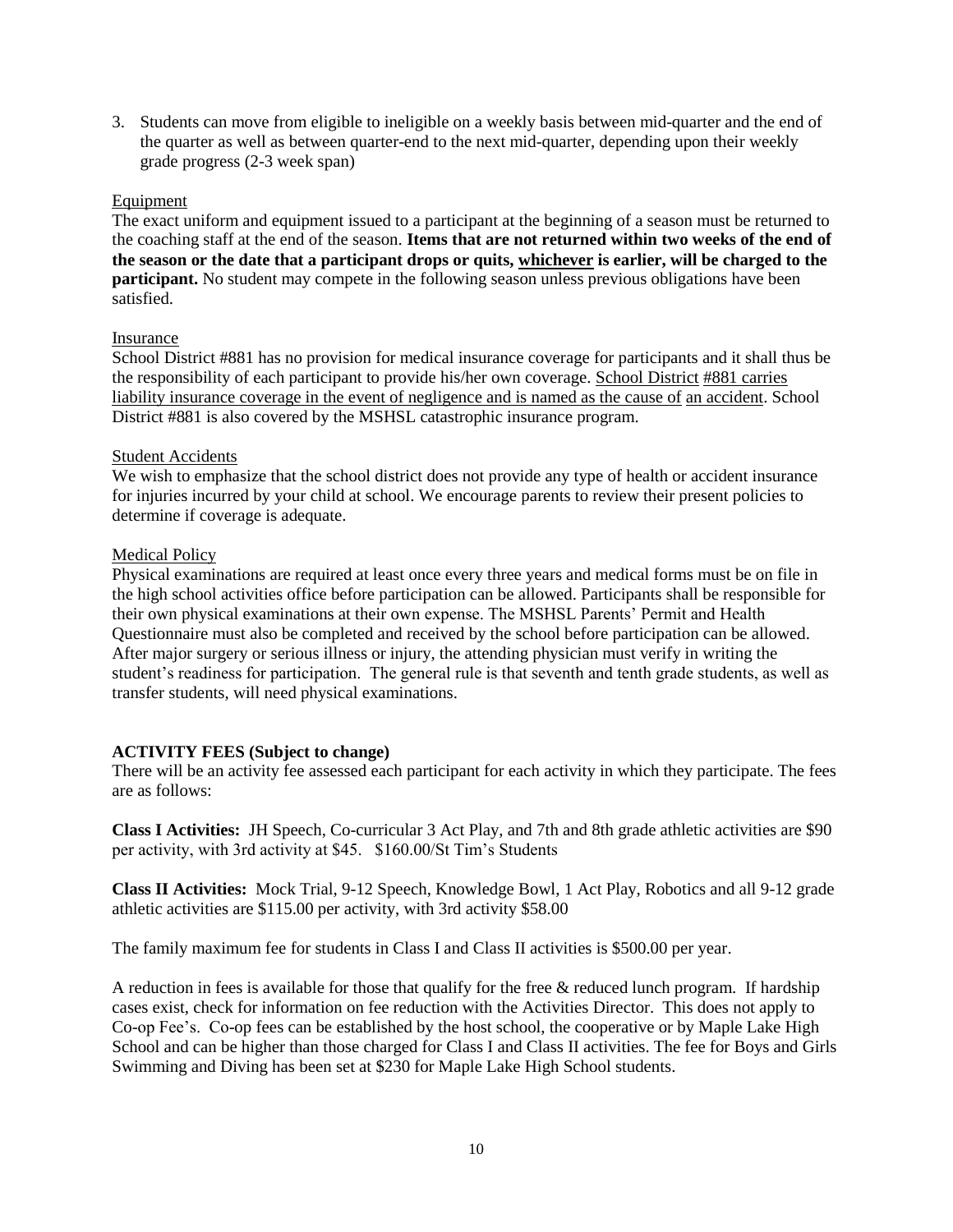Summer Marching Band: These fees are separate from Class I and Class II activities and do not go towards the maximum of fee caps.

**Reduction in fees available for those that qualify for the free & reduced lunch program. To be eligible for these reduced rates you must mark yes or no under #9 on the MLHS Rules of Conduct form and sign**. Data Privacy issues restrict us from checking who qualifies. If hardship cases exist, check for information on fee reduction with the Activities Director. This does not apply to Hockey Fees. Hockey fees are set by the host school or the cooperative and the hockey association.

# **All fees MUST be paid prior to participation in a practice or contest!**

In cases of injury or illness, transfer out of the district, or being cut from the squad, a refund will be made up until the time of the first contest. **NO refund will be given if a student quits an activity after the second week.**

# **Please note: Any 7th or 8th grade athlete who goes through the acceleration process to play on any level of the high school team (varsity, junior varsity or "C"squad) or any 7th or 8th grade athlete who is part of an activity which only has a senior high program must appear on our MSHSL eligibility form.**

All activity fees are to be remitted to Heather Haney in the High School Office at Maple Lake High School. Any reimbursement for fees paid must be initiated by a request from the participant to the advisor. The advisor will then advise the Activities Director in writing that said participant is entitled to the requested refund. Refunds will be given if participants quit within the first week of their practice or if injured within three weeks of the start of play. All monies for equipment and uniforms are to be collected in advance of distribution.

# **Athletic Code of Responsibility**

A. Conduct of Athletes

The member schools of the MSHSL believe that participation in inter-scholastic activities is a privilege that is accompanied by responsibility.

As a student participating in my school's interscholastic activities, I understand and accept the following responsibilities:

I will respect the rights and beliefs of others and will treat others with courtesy and consideration.

I will be fully responsible for my own actions and the consequences of my actions.

I will respect the property of others.

I will respect and obey the rules of my school and the laws of my community, state and country.

I will show respect to those who are responsible for enforcing the rules of my school and laws of my community, state and country.

I will treat opponents with respect: **shake hands prior to and after all contests.**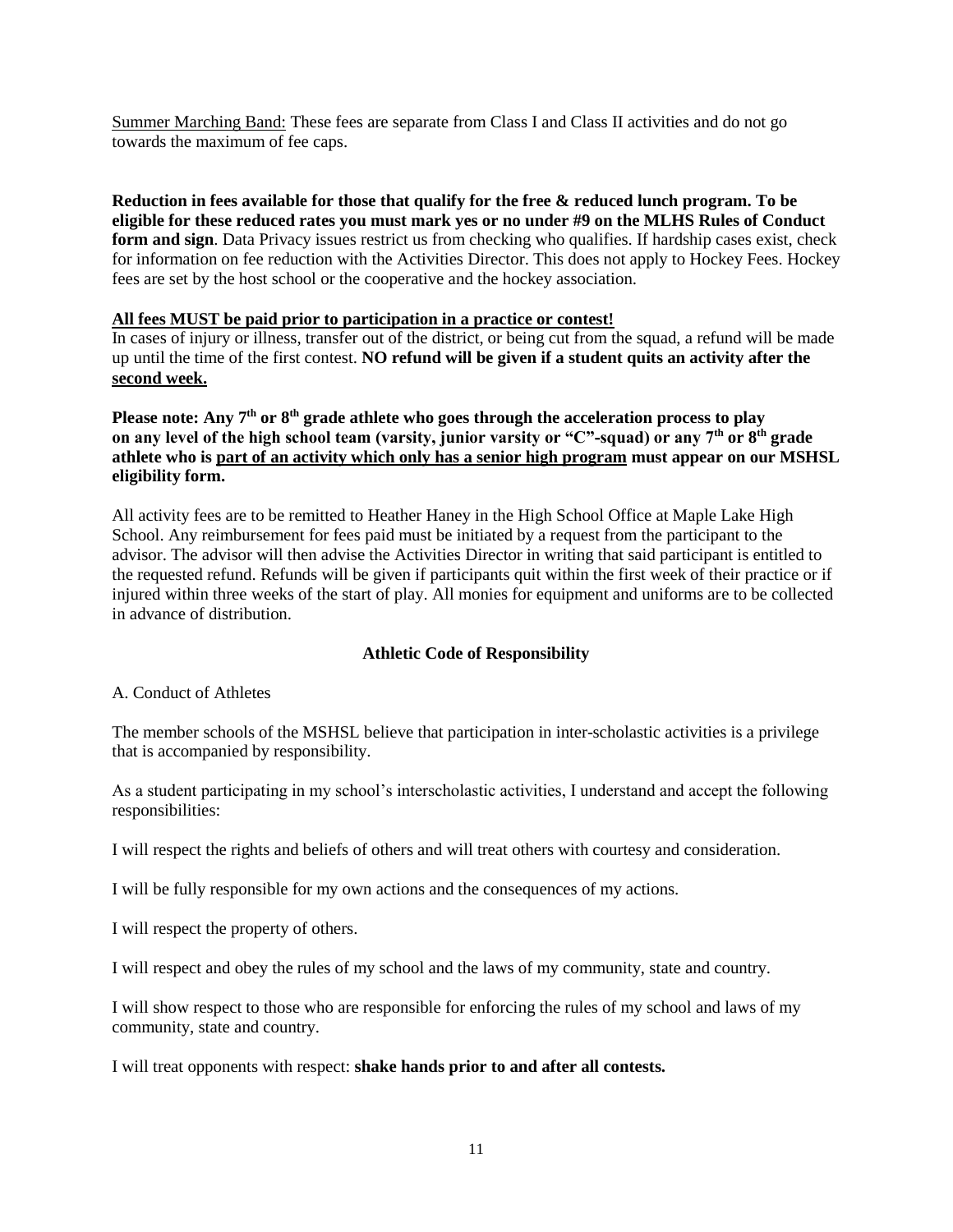I will respect the judgment of contest officials, abide by rules of the contest and display no behavior that could incite fans.

I will accept seriously the responsibility and privilege of representing school and community: display positive public action at all times.

I will live up to high standards of sportsmanship established by the coach.

I will control emotions and behaviors in all contests.

I will control response to spectator comments.

I will refrain from fighting, taunting, and disrespectful commentary.

I will allow only the captain to approach an official to seek information concerning rule applications or interpretations. All such interaction must be done in a respectful manner.

B. Conduct of Athletes/Students as Spectators

I realize that a ticket is a privilege to observe a contest and support high school activities, not a license to verbally assault others or be generally obnoxious.

I will respect decisions made by contest officials.

I will be an exemplary role model by positively supporting teams in every manner possible, including content of cheers and signs.

I will respect fans, coaches and participants.

I will serve as a role model of sportsmanship.

I will not bring noisemakers, confetti, or other objects into contests.

I will refrain from crowd booing, foot stomping, making negative comments, or applying blame on the participants, coaches, or contest officials.

I will not exhibit any disrespectful or derogatory yells, chants, songs, or gestures, for example, yelling or waiving arms during opponent's free-throw attempts or any other time during a contest.

C. Penalties

First violation: Any action determined to be in violation of the Athletic Code of Responsibilities will cause that individual to be ineligible for the next regularly scheduled game/match/meet that the individual would compete.

Second violation: The penalty will carry a four (4) regularly scheduled game/match/meet ineligibility.

Any questions about the Maple Lake High School Activities Program, call Dan Krause, MLHS Activities Director (320) 963--7518.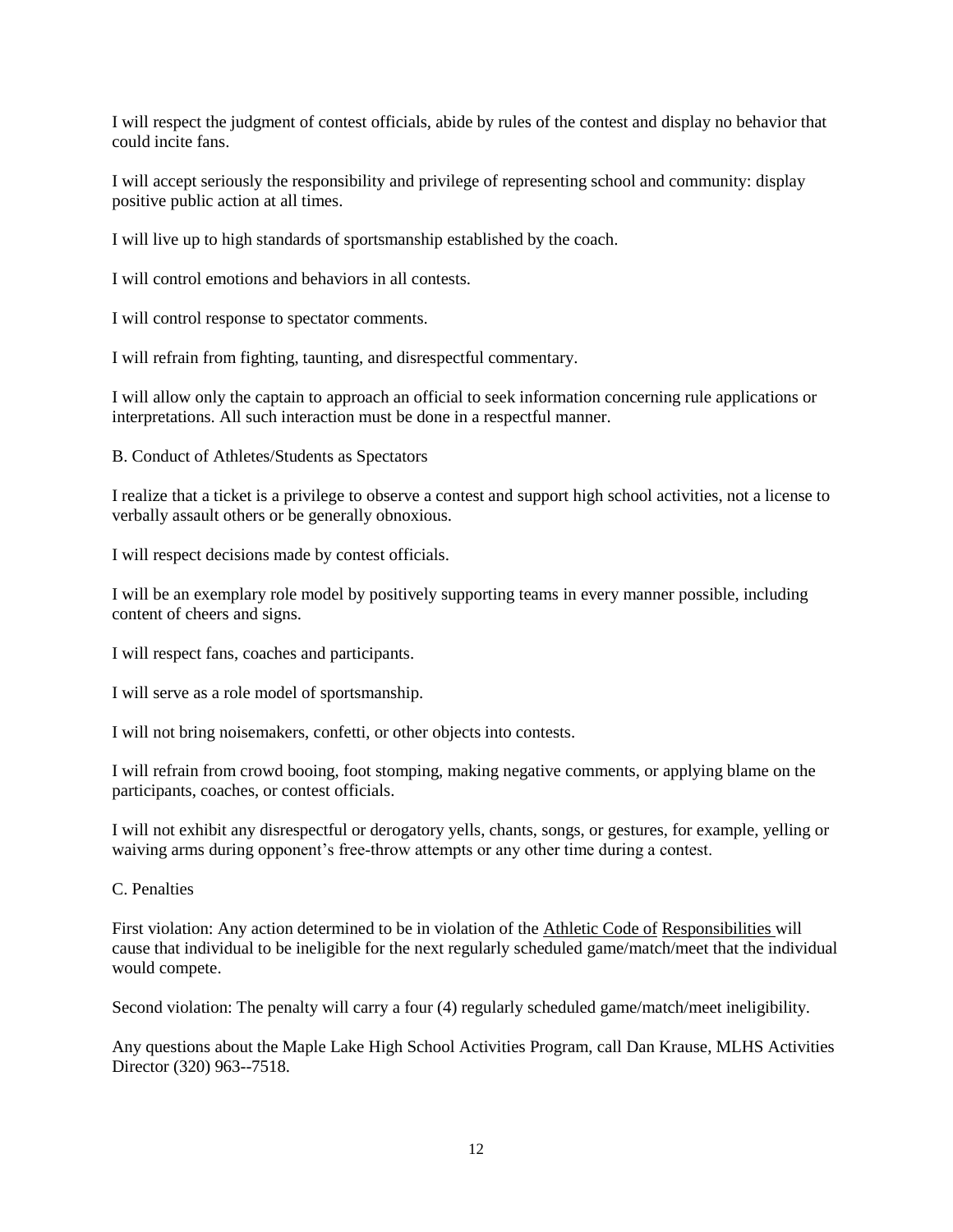# CENTRAL MINNESOTA CONFERENCE SPORTSMANSHIP PLAN

## **Adopted 2001**

# **I. Belief Statement**

The ideals of good sportsmanship, ethical behavior and integrity permeate our culture. The values of good citizenship and high behavioral standards apply equally to all activity disciplines. In perception and practice, good sportsmanship shall be defined as those qualities of behavior, which are characterized by generosity and genuine concern for others. Good sportsmanship is viewed by the Central Minnesota Conference as a concrete measure of the understanding and commitment to fair play, ethical behavior and integrity.

# **II. Program Goals/Expectations**

Good sportsmanship is strived for in all Central Minnesota Conference events. Good sportsmanship is a responsibility of players, coaches, faculty, cheerleaders, students, adult spectators and officials. Promotion of good sportsmanship at Central Minnesota Conference events should include a demonstration of respect for opponents and officials. All involved in a conference event should maintain self-control throughout the contest. Rules of the event should be understood and skill and performance should be recognized regardless of team affiliation. Good sportsmanship is the cornerstone of a quality athletic program and the conference.

### **III. Sportsmanship Committee Members**

The committee shall consist of Athletic/Activity Directors from the following high schools: Maple Lake, Eden Valley-Watkins, Howard Lake-Waverly-Winsted, and Paynesville.

# **IV. Code of Conduct**

**The Athlete** \*Follows the rules \*Represents school and community

# **The Coach**

\*Teaches fair play \*Respects officials decisions \*Models sportsmanship \*Knows the rules \*Applies rules fairly \*Respects players and coaches

# **The Spectator**

\*Respects officials decision \*Cheers positively \*Models positive school pride

# **V. Promotion Strategies**

\*Each CMC school would display a Sportsmanship Banner in their gym \*Display Welcome signs for the visiting schools \*Print CMC Code of Conduct on athletic programs \*Include in Central Minnesota Conference By-Laws \*Discuss sportsmanship at monthly Athletic Director meetings \*Attend Fall CMC Students-Leadership workshop \*Attend Fall CMC Coaches meeting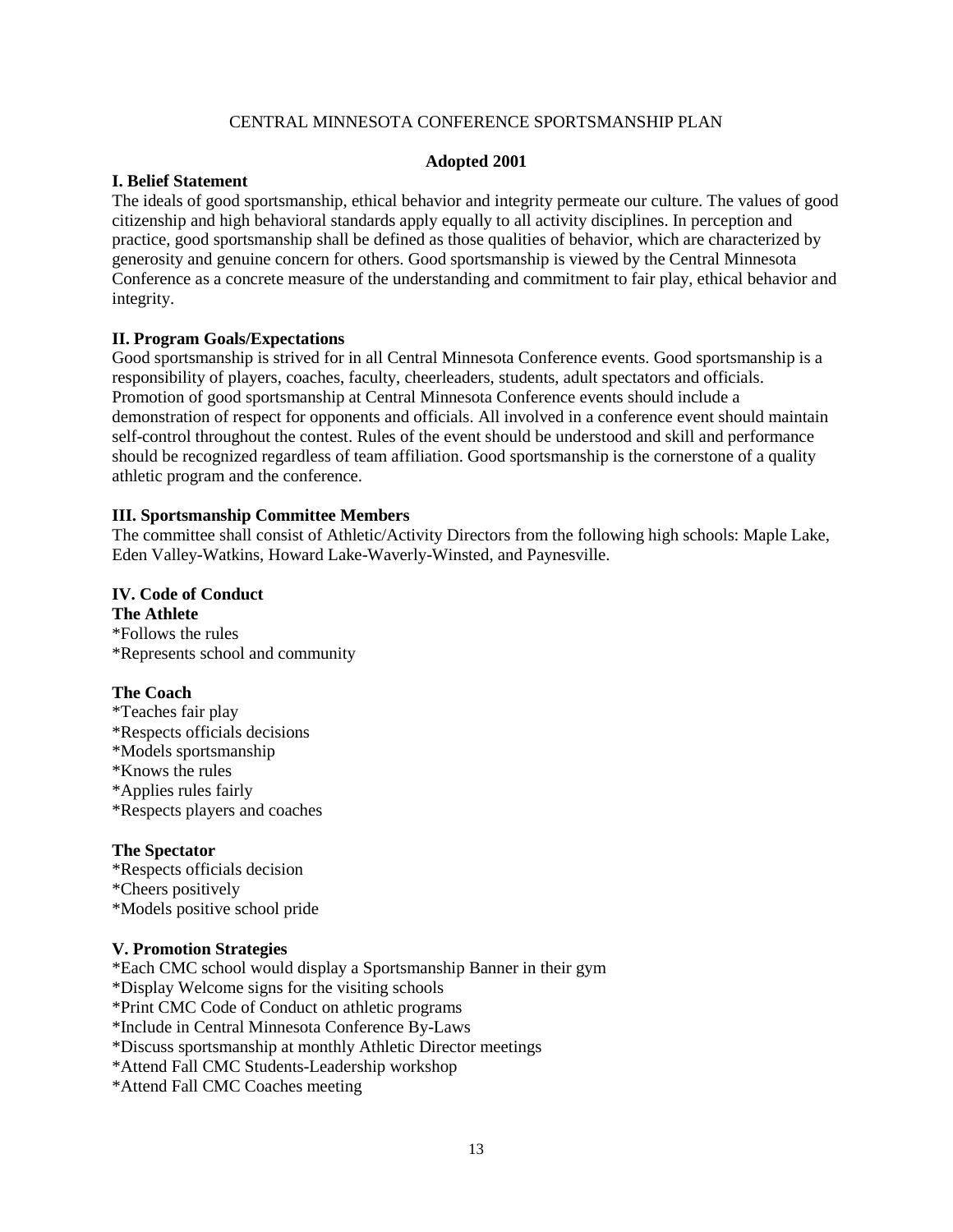# **VI. Rewards for good behavior**

\*CMC Team/School Recognition \*MSHSL State Sportsmanship Banner

### **VII. Consequences for Acts of Misconduct**

\*CMC fan deportment policy will apply \*Athletes/Coaches governed by MSHSL guidelines.

### **VIII. Evaluation Procedures**

\*Sportsmanship will be addressed at monthly Athletic Director/Administrator meetings as needed. \*Reevaluate plan at May Athletic Directors meeting.

### **Parent/Fan Decorum Policy**

At a time when society is experiencing increased incidents of physical confrontations and unmanaged anger associated with youth sports, Maple Lake High School wishes to state its philosophical stance for keeping our athletes, coaches, and fans safe: insisting on proper behavior and promoting our positive reputation in regards to sportsmanship.

We recognize that the majority of our parents and fans set a behavioral example of the highest standard. However, the few who do not, force us to address these issues.

Our coaches, student-athletes, and regular students are subject to school rules and expected behavior as established by the Minnesota State High School League, Central Minnesota Conference and Maple Lake School Board. It therefore becomes incumbent upon us to set standards for the behavior of our adult fans and parents.

Maple Lake High School supports the MSHSL and the Central Minnesota Conference rules and the emphasis on good sportsmanship. We embrace this fully by definition and in spirit of intent. Proper human courtesies, kindness and decorum must apply to all relationships and situations, and sports are no exception. High school and junior high sports exist to build character, to allow students to express themselves through physical exertion and skills, and to provide entertainment. Maple Lake will not condone or permit inappropriate parental behavior directed towards Maple Lake staff or players, the opposing school and all its representatives, or the game officials. Inappropriate behavior is embarrassing to the school and reflects poorly on our values as a community.

Parents and fans need to understand certain facets of the structure of high school activities and the relationship involved. Notably . . .

- 1. The coach alone is responsible for deciding how much each participant plays. Participation is a privilege, not an inherent right. At Maple Lake, our athletes in grades 7 and 8 will have close to equal playing time as long as the athlete follows all guidelines assigned by the coach. In  $C$ - squad/9<sup>th</sup> grade, the playing time may not be equal but the athlete will receive significant playing time as long as the coach's guidelines are followed. On Junior Varsity and Varsity teams, the coach will determine playing time in relation to the athletes' skills and attitudes and also the needs of the program.
- 2. By allowing one's child or children to play sports, the parent is, in effect, turning the child over to that coach for that time period. The coach will instruct the child and keep the child safe within the normally accepted standards. Coaches are operating with the best interests of all student athletes in their charge.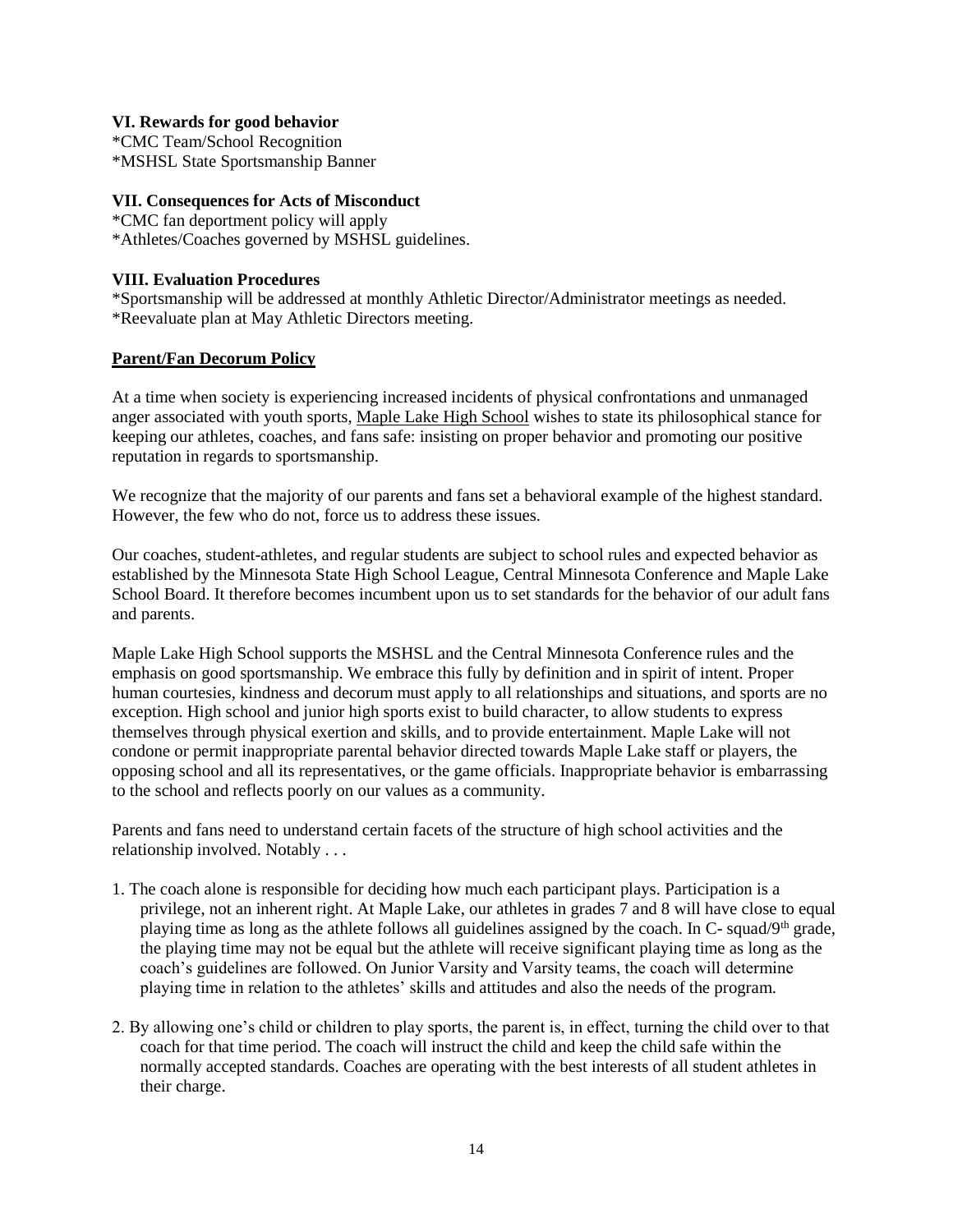- 3. It is inappropriate for a parent to confront a coach immediately after an event. Parents must wait 24 hours after an event before they meet with the coach. A tournament, meet (track, cross country, speech), etc. is considered an event and the coach must not be confronted until at least 24 hours after the last game of the tournament is played. This "cooling off" period will help avoid conflict at a potentially emotional time. If a parent cannot reach satisfactory resolve from the coach, he/she may then contact the Activities Director.
- 4. It is never acceptable to make derogatory comments about the officials, coaches, players of either team, or other parents and fans at an athletic event.
- 5. It is never acceptable to be swearing at public athletic events.
- 6. It is not acceptable to come to an athletic event intoxicated.
- 7. Being offensive in any other fashion is not acceptable.

Parents who violate any of these standards of decorum risk sanctions established by the Central Minnesota Conference Fan Deportment Policy and the Maple Lake School Board including, but not limited to, the following:

- A. A warning, verbal or written.
- B. Removal from the contest or premises.
- C. Banishment from attendance at athletic contests for a set period of time or even permanently.
- D. The severing of further contact with team personnel.
- E. Civil or legal action.

In conclusion, the Maple Lake activities department commends those parents who have always exhibited exemplary behavior and have served as positive role models for our student-athletes. We encourage our parents to volunteer, to become involved with our teams, and to be supportive of the attempts of the entire community to educate our youth.

By working together, we will establish Maple Lake athletes as a "class act".

**Where we let players play Coaches coach Officials officiate And let the fans be positive**